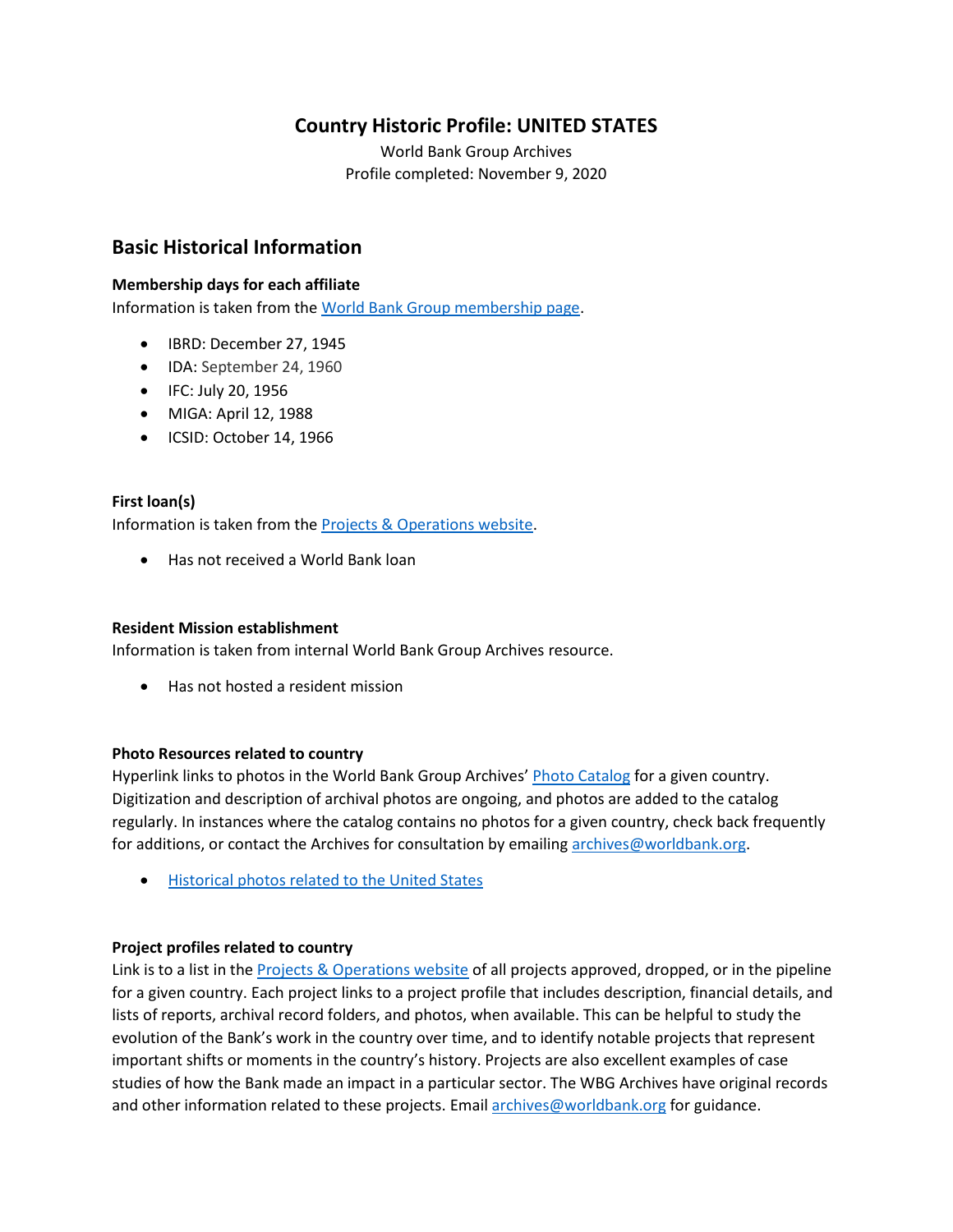• None.

#### **Description of operational records in Archives Holdings**

Archival records relating to Bank operations are described according to the ISAD(g) standard and are accessible in our [Archives Holdings catalog.](https://archivesholdings.worldbank.org/) Descriptions include lengthy organizational histories of the regional vice presidency responsible for operations in that region and a description of records created and transferred to the Archives by that vice presidency. The descriptions in the catalog can be helpful to understand the organizational context of Bank work, and to understand more about the content of the records in the Archives.

• None.

## **Chronology events**

Events have been selected from the Archivists' Chronology, an 800+ page resource compiled by Bank Group archivists over the course of the institution's history. Events chosen include important firsts, milestones and other events that evidence the country's development history and/or its relationship with the World Bank Group. The Archivists' Chronology is accessible on [this page.](https://www.worldbank.org/en/about/archives/history/timeline) This list of events can be helpful to determine if you'd like to dig deeper into any moments in the country's history of engagement with the Bank. The WBG Archives may have original records and other information about these events. Email [archives@worldbank.org](mailto:archives@worldbank.org) for guidance.

#### **Bretton Woods Conference; Representatives from the United States Attend**

July 1-22, 1944

#### **IBRD Articles of Agreement Signed by the United States**

December 27, 1945

**Garner Addresses National Association of Mutual Savings Banks about the Need for American Capital** May 1, 1947

**First Bond Issue Takes Place in United States** July 15, 1947

**Procedures for Bank Correspondence with U.S. Congress Established** November 22, 1949

**US Deposits Instruments of Acceptance for International Finance Corporation** December 5, 1955

**IFC Articles of Agreement Signed by United States** July 27, 1956

**International Development Association (IDA) Established; United States among First to Sign Articles of Agreement**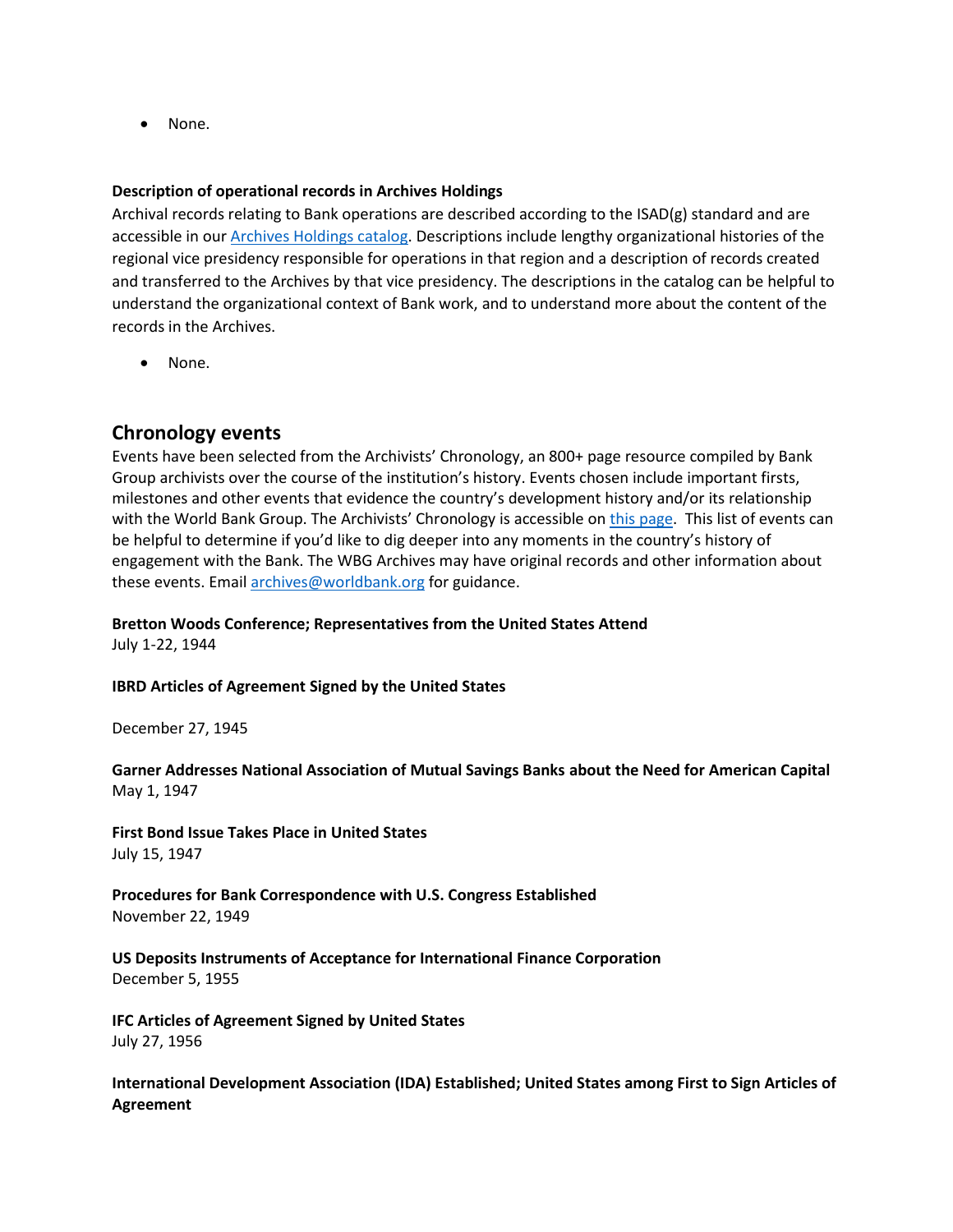September 24, 1960

**The Convention on the Settlement of Investment Disputes (ICSID) Enters Into Force; United States among First to Sign Articles of Agreement** October 14, 1966

**River blindness Control Project Endorsed by Affected African Governments; United States among Four Countries to Sign Agreement** January 1974

**United States Participation in the Multilateral Development Banks in the 1980s Issued by US Treasury** February 18, 1982

**Special Contributions for IDA Sixth Replenishment Made Due to Delay in Approval of United States Contributions** September 8, 1982

**International Convention Establishing the Multilateral Investment Guarantee Agency (MIGA) becomes Effective; United States among First to Sign Articles of Agreement** April 12, 1988

### **World Bank Group Timeline Events**

Events are selected from th[e World Bank Group Timeline.](https://timeline.worldbank.org/#event-bretton-woods-conference-begins) The Timeline is an online platform created by the Archives designed to highlight the important events in the Bank Group's history and to illuminate those events through a variety of archival records, photos, video and audio clips, oral history transcripts, reports, and more.

[Bretton Woods Conference begins](https://timeline.worldbank.org/?field_timeline_target_id=All&combine=US#event-bretton-woods-conference-begins) July 1, 1944

[World Bank and International Monetary Fund Boards of Governors hold inaugural meeting](https://timeline.worldbank.org/?field_timeline_target_id=All&combine=US#event-world-bank-and-international-monetary-fund-boards-of-governors-hold-inaugural-meeting) March 1, 1946

[World Bank staff start their first day of work](https://timeline.worldbank.org/?field_timeline_target_id=All&combine=US#event-world-bank-staff-start-their-first-day-of-work) June 25, 1946

[World Bank Governors hold their first meeting](https://timeline.worldbank.org/?field_timeline_target_id=All&combine=U.S.#event-world-bank-governors-hold-their-first-meeting) September 27, 1946

[The World Bank enters the bond market](https://timeline.worldbank.org/?field_timeline_target_id=All&combine=US#event-the-world-bank-enters-the-bond-market) July 15, 1947

[President McCloy testifies before Congress on the European Recovery Program \(ERP\)](https://timeline.worldbank.org/?field_timeline_target_id=All&combine=US#event-president-mccloy-testifies-before-congress-on-the-european-recovery-program-erp) January 16, 1948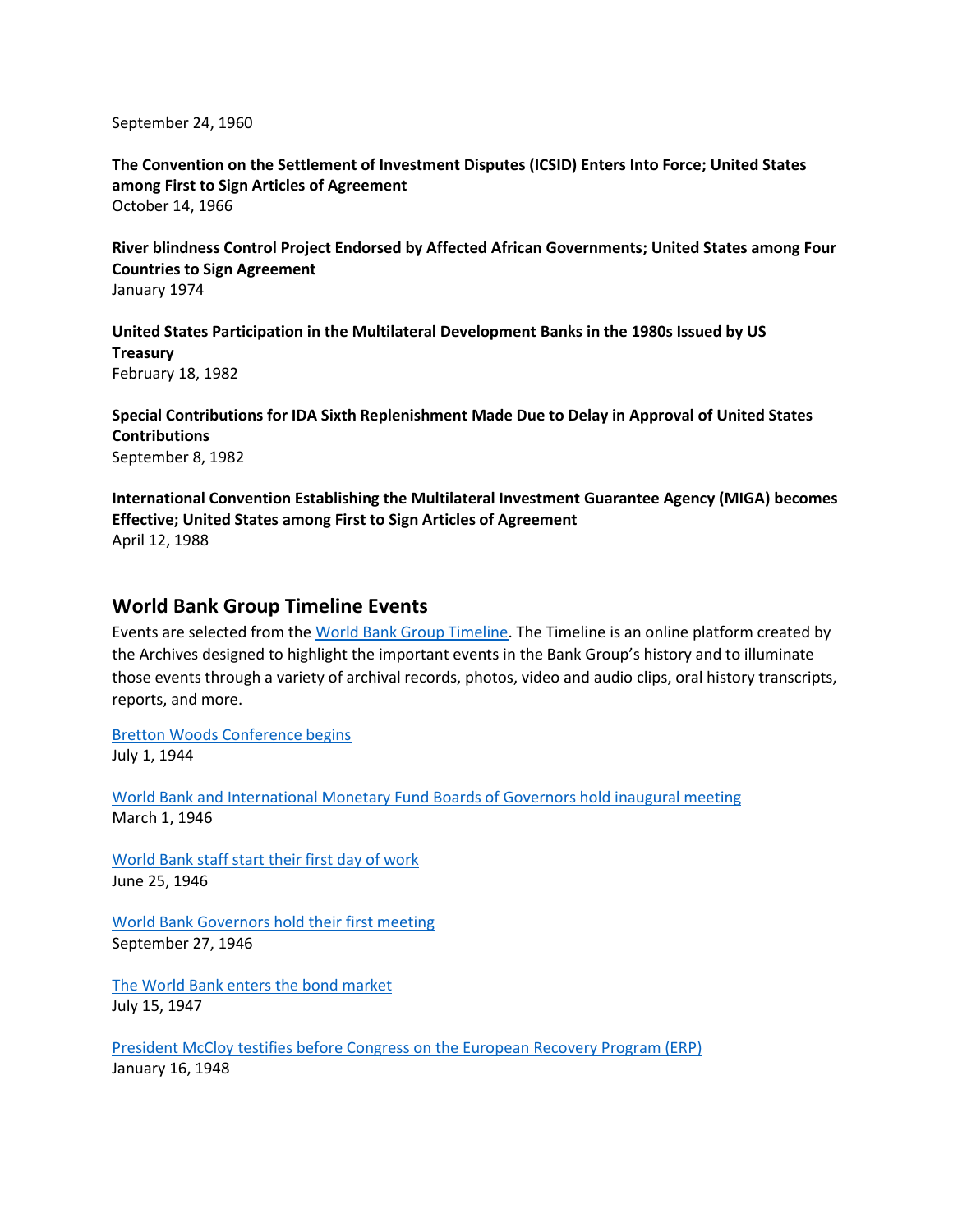[Report to U.S. President Truman proposes an International Development Authority](https://timeline.worldbank.org/?field_timeline_target_id=All&combine=US#event-report-to-us-president-truman-proposes-an-international-development-authority) March 1, 1951

[Senator Mike Monroney proposes the creation of an International Development Association](https://timeline.worldbank.org/?field_timeline_target_id=All&combine=US#event-senator-mike-monroney-proposes-the-creation-of-an-international-development-association) February 24, 1958

[Bank debt to non-U.S. countries matches debt to](https://timeline.worldbank.org/?field_timeline_target_id=All&combine=U.S.#event-bank-debt-to-non-us-countries-matches-debt-to-the-us-for-the-first-time) the U.S. for the first time June 30, 1959

[Second IDA replenishment becomes effective after lengthy delays](https://timeline.worldbank.org/?field_timeline_target_id=All&combine=US#event-second-ida-replenishment-becomes-effective-after-lengthy-delays) July 23, 1969

[IDA's sixth replenishment includes seven new country donors](https://timeline.worldbank.org/?field_timeline_target_id=All&combine=US#event-ida039-s-sixth-replenishment-includes-seven-new-country-donors) August 24, 1981

## **Early Country Economic Reports**

Reports have been selected from the **Documents & Reports website**, a database of publicly available World Bank Group authored reports and publications dating to the opening of the Bank in 1946. Country economic reports that are selected here are, in many cases, some of the earliest economic studies ever published on Bank member countries. Reports discussing the whole economy of a country, rather than individual sectors, are prioritized in this list.

| Document Name                                                            | Document Date     |
|--------------------------------------------------------------------------|-------------------|
| U.S. foreign aid in 1959: programs and administration                    | March 31, 1959    |
| U.S. foreign aid in 1958: programs and administration                    | February 28, 1958 |
| Economic growth in North America and Western Europe since the war        | October 31, 1955  |
| U.S government financing and assistance in the financing of U.S. exports | February 28, 1955 |
| Recent developments in the American economy                              | April 30, 1954    |
| American trade policies and the world economy                            | July 31, 1953     |
| The end of the postwar period                                            | April 22, 1953    |
| United States - Private investment guaranty program                      | December 31, 1952 |
| U.S. production and exports to underdeveloped countries in 1949          | January 9, 1951   |
| The foreign aid appropriations act                                       | June 22, 1948     |
| The United States balance of payments and the dollar shortage            | August 22, 1947   |

## **Country Assistance Strategies**

The list is based on a similar list compiled by the World Bank's Secretary's staff. Introduced in 1990 and replaced by the Country Partnership Framework (CPF) in 2014, the CAS is an overview of each borrowing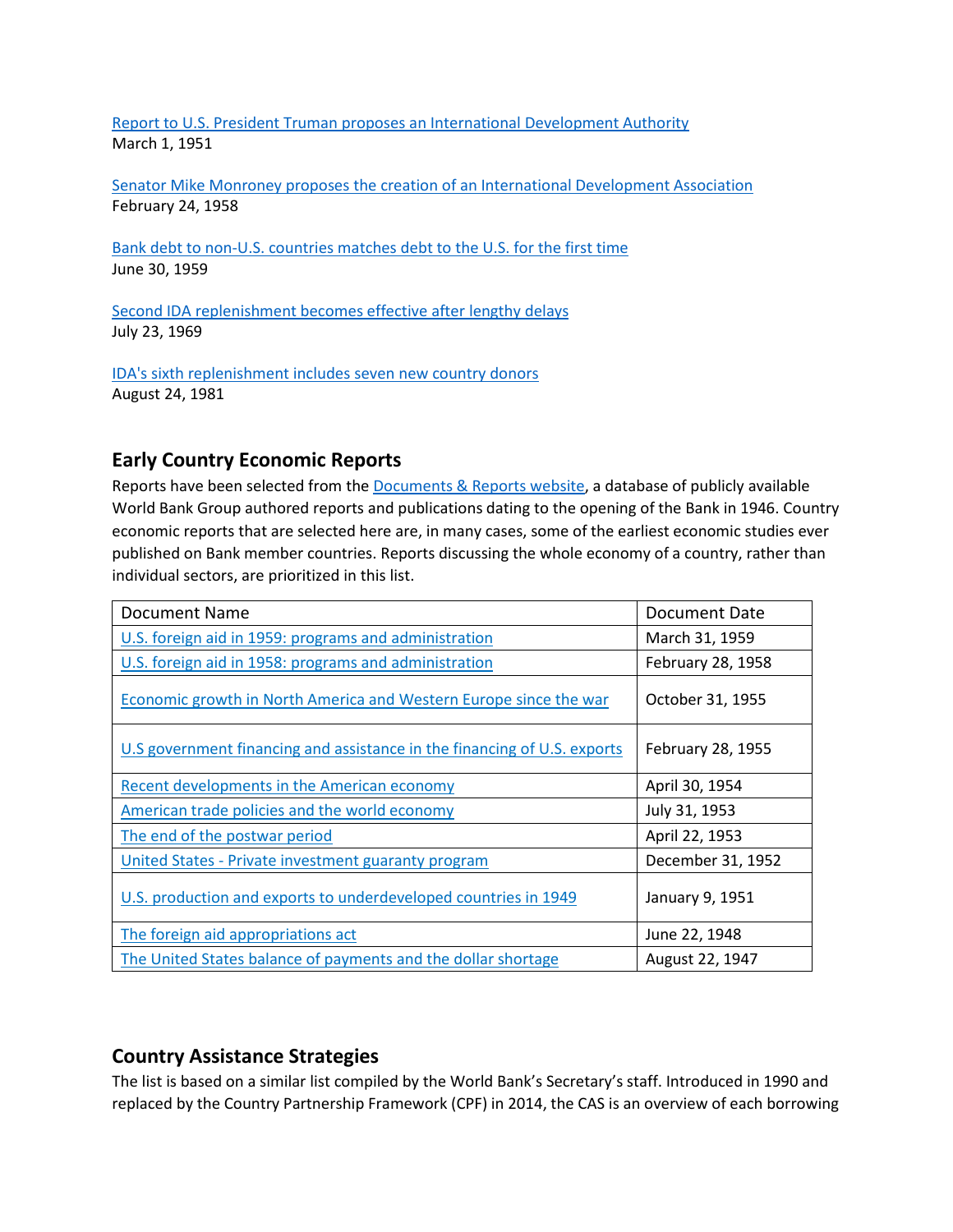country's current economic situation and contains a discussion of its development challenges, prospects, and project-planning.

None.

# **Staff Newsletters**

Resources have been selected from the World Bank Group's [Documents & Reports website.](https://documents.worldbank.org/) The World Bank has produced a staff newsletter since 1947. The publication changed its name twice: from International Bank Notes to Bank Notes in 1971 and then to Bank's World in 1982. The newsletter moved online in 2000 and physical publication ceased. In addition to offering news relating to Bank operations and country development, the newsletters were intended to foster a sense of community among staff by highlighting social events, marriages and births, the arrival of new staff, recreational events, favorite cooking recipes submitted by staff, and features on different aspects of staff's home country and culture.

|                                             |                    | "Christmas at Williamsburg,    |
|---------------------------------------------|--------------------|--------------------------------|
| International Bank Notes -- Vol. 2, Iss. 22 | December 1, 1948   | Virginia"                      |
| International Bank Notes -- Vol. 3, Iss. 6  | April 1, 1949      | "Washington"                   |
|                                             |                    | "Visit to the Chesapeake and   |
|                                             |                    | Potomac Telephone              |
| International Bank Notes -- Vol. 3, Iss. 18 | September 15, 1949 | Company"                       |
| International Bank Notes -- Vol. 4, Iss. 3  | February 1, 1950   | "The Bank's Trainees"          |
| International Bank Notes -- Vol. 7, Iss. 2  | February 1, 1953   | "Development and trade"        |
|                                             |                    | "America and world             |
| International Bank Notes -- Vol. 8, Iss. 1  | January 1, 1954    | resources"                     |
|                                             |                    | "Vacationing through the       |
| International Bank Notes -- Vol. 8, Iss. 8  | August 1, 1954     | U.S.A."                        |
| International Bank Notes -- Vol. 9, Iss. 7  | July 1, 1955       | "Trek to TVA"                  |
|                                             |                    | "Washington memorials          |
| International Bank Notes -- Vol. 11, Iss. 3 | March 1, 1957      | mark an international city"    |
|                                             |                    | "IDA, Her Past, Present and    |
| International Bank Notes -- Vol. 14, Iss. 1 | January 1, 1960    | Future"                        |
| International Bank Notes -- Vol. 14, Iss. 4 | April 1, 1960      | "Spring in Washington"         |
|                                             |                    | "Big Red: a friendless         |
|                                             |                    | millionaire at age 3, looks to |
| Bank Notes -- Vol. 2, Iss. 8                | July 1, 1973       | the good life at the age of 4" |
| Bank's World -- Vol. 10, Iss. 7             | July 1, 1991       | "A modern planning system      |
|                                             |                    | for Navajo forestry            |
|                                             |                    | development"                   |

## **Oral histories**

Oral histories are selected from the World Bank Group Archives' [Oral History website.](https://oralhistory.worldbank.org/) The site contains transcripts of oral history interviews with departed staff and, in lesser number, Executive Directors and other individuals affiliated with or impacted by the World Bank Group. Interviews were conducted as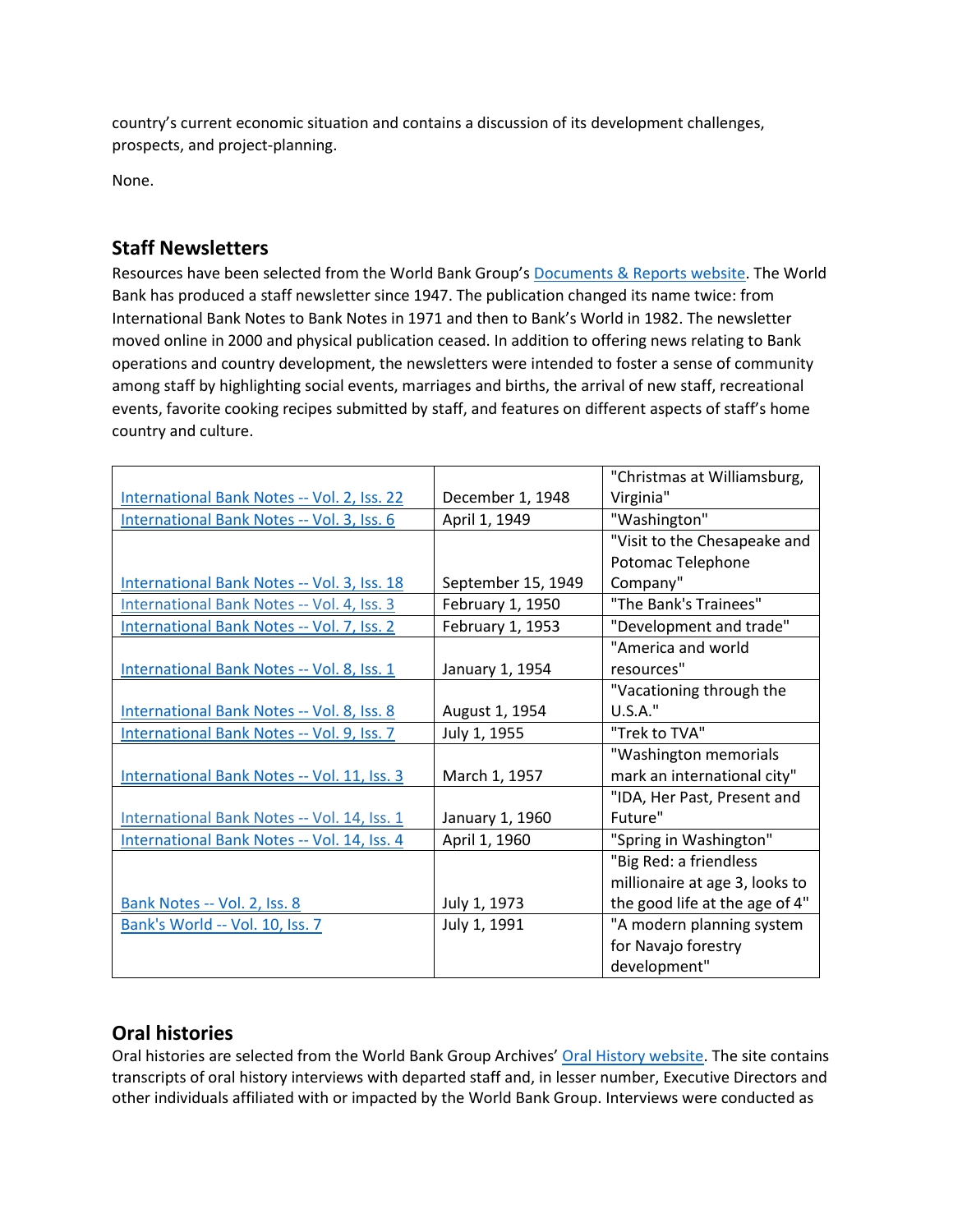part of an ongoing effort by the Archives to collect the personal stories and reflections of Bank Group staff. A portion of the interviews was conducted as research for publications. Each transcript provides a valuable first-person account of Bank activities and decision-making from the very beginning of its operations.

| J. Burke Knapp               | July 1, 1961                                   |
|------------------------------|------------------------------------------------|
| <b>Aron Broches</b>          | July 11, 1961                                  |
| Martin Rosen                 | July 12, 1961                                  |
| Robert W. Cavanaugh          | July 25, 1961                                  |
| Daniel Crena de Iongh        | <b>August 1, 1961</b>                          |
| J. Burke Knapp               | October 6 and 29, 1981                         |
| Dr. James Lee and Olive Nash | April 4, 1985                                  |
| Sir Denis H. F. Rickett      | <b>August 20, 1986</b>                         |
| Irving S. Friedman           | February 15, 1986 Sixth Session                |
| Alexander Shakow             | May 9, 1991 and February 7, 1992               |
| Syed Shahid Husain           | <b>July 5, 1991 and September 29, 1992</b>     |
| <b>William Diamond</b>       | April 12, 1993                                 |
| E. Patrick Coady             | April 19, 1993                                 |
| Donald D. Fowler             | November 13, 1992                              |
| <b>William Diamond</b>       | April 12, 1993                                 |
| <b>Ernest Stern</b>          | December 16 & 29, 1994, January 5, 1995 Fourth |
|                              | <b>Session</b>                                 |
| J. Burke Knapp               | October 22, 1990, June 26, 1991, September 24  |
|                              | and 25, 1992, and October 10, 1995             |
| Ibrahim F. I. Shihata        | May 23 and May 24, 2000                        |
| Catherine Gwin               | <b>January 20, 2010</b>                        |

## **Online exhibits**

Online exhibits are authored by the World Bank Group staff and are accessible on both the Archives' [external site](https://www.worldbank.org/en/about/archives/history/exhibits) and as a [series of older exhibits](https://documents.worldbank.org/en/publication/documents-reports/documentlist?colti=World%20Bank%20Group%20Archives%20exhibit%20series) in the Documents & Reports website. Exhibits focus on notable personalities and accomplishments in the Bank Group's history.

Title: [Bretton Woods Monetary Conference, July 1-22, 1944 \(English\)](http://documents.worldbank.org/curated/en/538791468000300309/Bretton-Woods-Monetary-Conference-July-1-22-1944) Originally published: July 2008

Title: [World Bank President Eugene Black Attends Washington Baseball Games with Staff \(English\)](http://documents.worldbank.org/curated/en/333791468179072837/World-Bank-President-Eugene-Black-Attends-Washington-Baseball-Games-with-Staff) Originally published: April 2011

Title: [The Bank's headquarters building \(English\)](http://documents.worldbank.org/curated/en/471941468185346563/The-Bank-s-headquarters-building) Originally published: February 2003

Title: [Report of the Committee on Site \(English\)](http://documents.worldbank.org/curated/en/843441468196178372/Report-of-the-Committee-on-Site) Originally published: October 2004